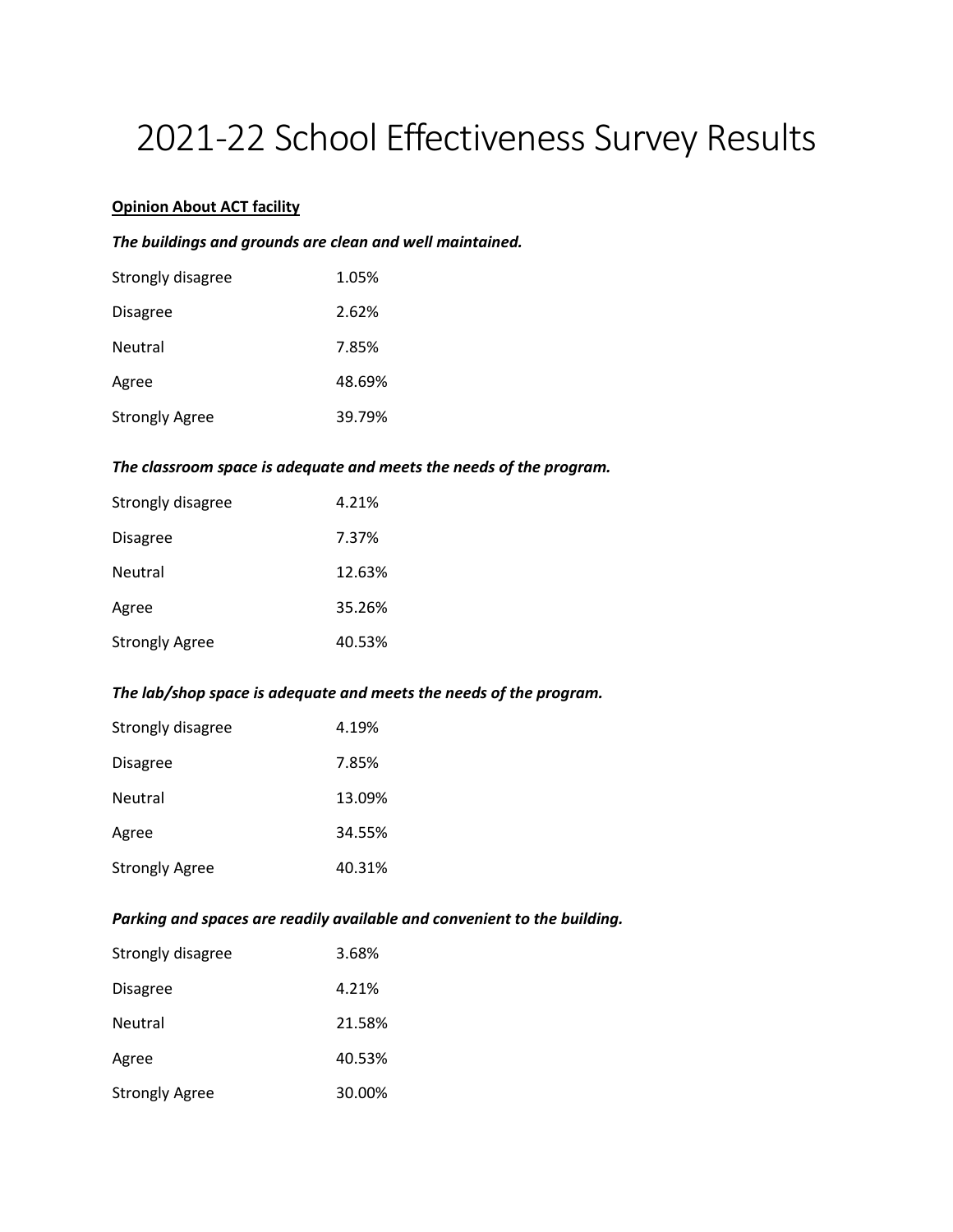# *I feel safe on the ACT campus.*

| Strongly disagree     | 1.05%  |
|-----------------------|--------|
| <b>Disagree</b>       | 0.52%  |
| <b>Neutral</b>        | 7.85%  |
| Agree                 | 43.98% |
| <b>Strongly Agree</b> | 46.60% |

# **Opinion About ACT faculty**

# *The faculty has up-to-date knowledge and skills.*

| Strongly disagree     | 1.58%  |
|-----------------------|--------|
| <b>Disagree</b>       | 2.63%  |
| <b>Neutral</b>        | 11.05% |
| Agree                 | 40.53% |
| <b>Strongly Agree</b> | 44.21% |

#### *The faculty demonstrates enthusiasm for their subject as well as for teaching.*

| Strongly disagree     | 2.63%  |
|-----------------------|--------|
| <b>Disagree</b>       | 2.63%  |
| Neutral               | 8.42%  |
| Agree                 | 36.32% |
| <b>Strongly Agree</b> | 50.00% |

# *The faculty takes a keen interest in the progress of students.*

| Strongly disagree     | 3.70%  |
|-----------------------|--------|
| <b>Disagree</b>       | 1.59%  |
| Neutral               | 8.47%  |
| Agree                 | 40.21% |
| <b>Strongly Agree</b> | 46.03% |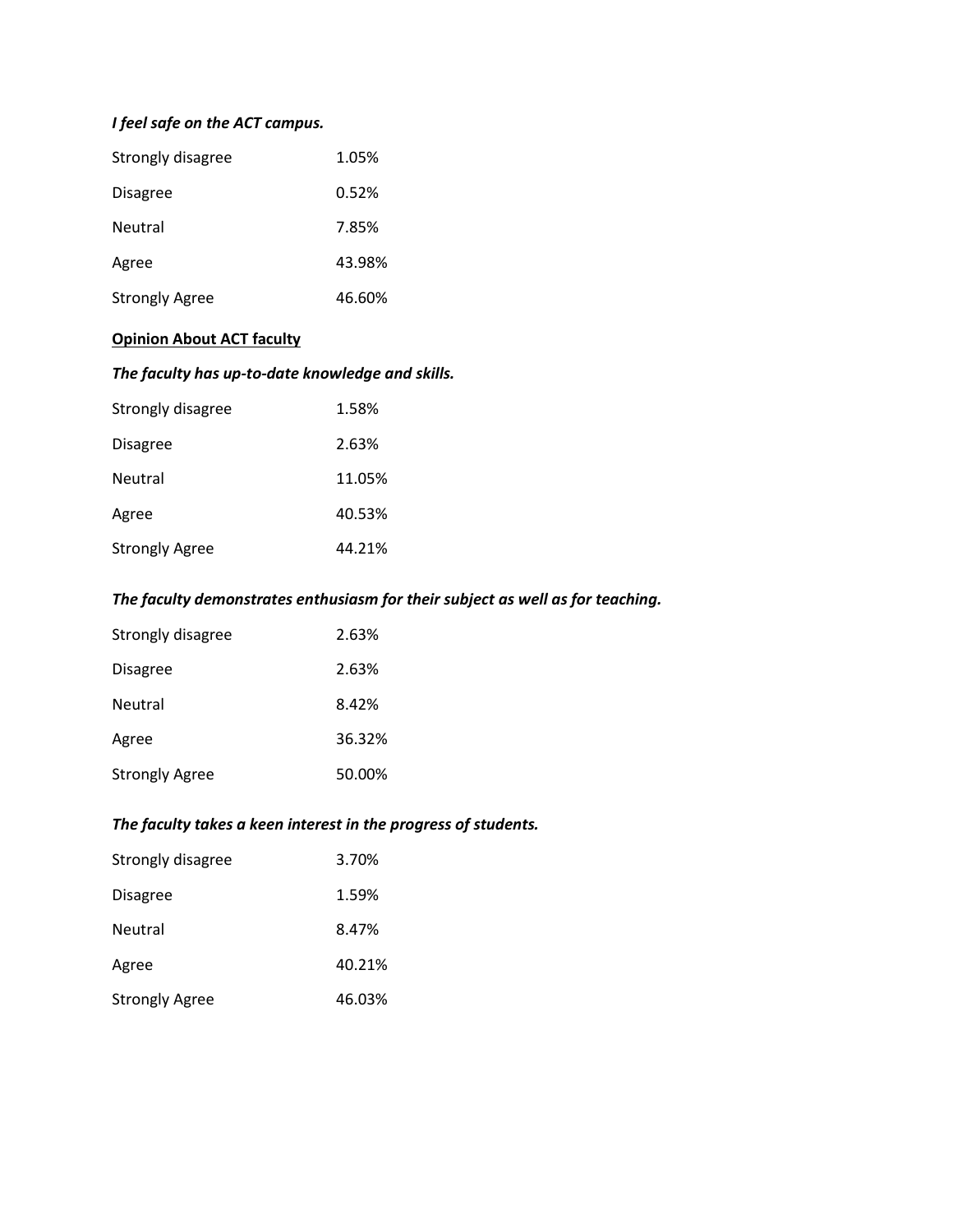# *The faculty understands the individual needs of the students.*

| Strongly disagree     | 3.66%  |
|-----------------------|--------|
| <b>Disagree</b>       | 5.24%  |
| Neutral               | 12.57% |
| Agree                 | 38.22% |
| <b>Strongly Agree</b> | 40.31% |

# *The faculty evaluates assignments regularly and posts feedback in the gradebook at regular intervals.*

| Strongly disagree     | 1.57%  |
|-----------------------|--------|
| Disagree              | 3.14%  |
| Neutral               | 14.66% |
| Agree                 | 41.88% |
| <b>Strongly Agree</b> | 38.74% |

# **Opinion About Program You Are Enrolled In**

### *The program is stimulating and challenging.*

| Strongly disagree     | 2.63%  |
|-----------------------|--------|
| <b>Disagree</b>       | 1.05%  |
| Neutral               | 11.05% |
| Agree                 | 44.74% |
| <b>Strongly Agree</b> | 40.53% |

#### *Academic requirements are clearly stated.*

| Strongly disagree     | 2.62%  |
|-----------------------|--------|
| <b>Disagree</b>       | 2.09%  |
| Neutral               | 6.81%  |
| Agree                 | 41.88% |
| <b>Strongly Agree</b> | 46.60% |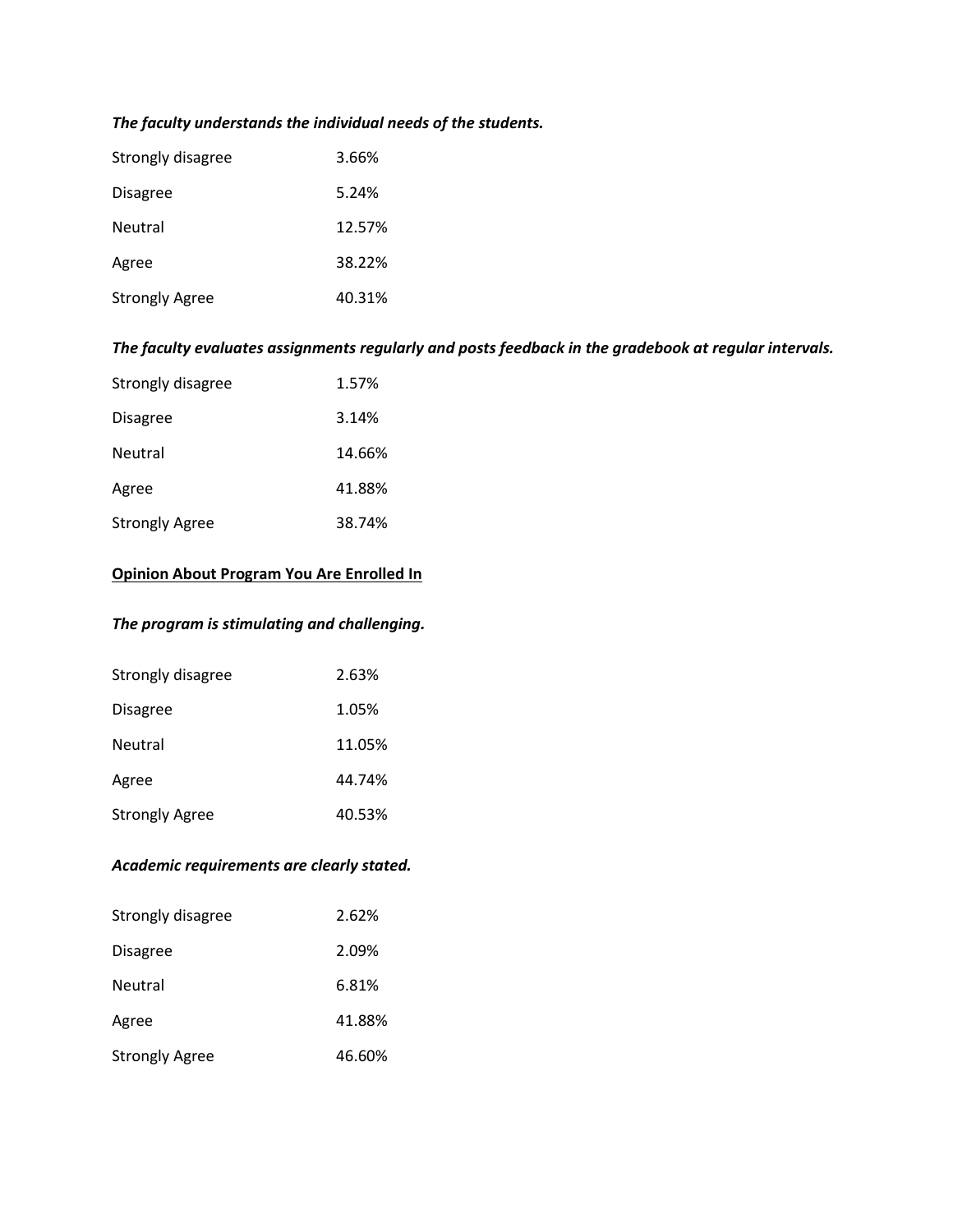# *Instructional materials (textbooks, handouts, etc.) are relevant and helpful.*

| Strongly disagree     | 1.57%  |
|-----------------------|--------|
| <b>Disagree</b>       | 1.57%  |
| Neutral               | 6.28%  |
| Agree                 | 43.98% |
| <b>Strongly Agree</b> | 46.60% |

# *The curriculum provides job related knowledge and skills.*

| Strongly disagree     | 1.57%    |
|-----------------------|----------|
| <b>Disagree</b>       | $0.00\%$ |
| <b>Neutral</b>        | 8.38%    |
| Agree                 | 36.13%   |
| <b>Strongly Agree</b> | 53.93%   |

### *Practicums, clinical experiences, internships, and co-op experiences are available to reinforce classroom concepts.*

| Strongly disagree     | 2.62%    |
|-----------------------|----------|
| <b>Disagree</b>       | $0.00\%$ |
| Neutral               | 11.52%   |
| Agree                 | 45.55%   |
| <b>Strongly Agree</b> | 40.31%   |

# *If I were choosing a field of study again, I would choose the same program.*

| Strongly disagree     | 2.65%  |
|-----------------------|--------|
| <b>Disagree</b>       | 3.17%  |
| Neutral               | 16.93% |
| Agree                 | 31.75% |
| <b>Strongly Agree</b> | 45.50% |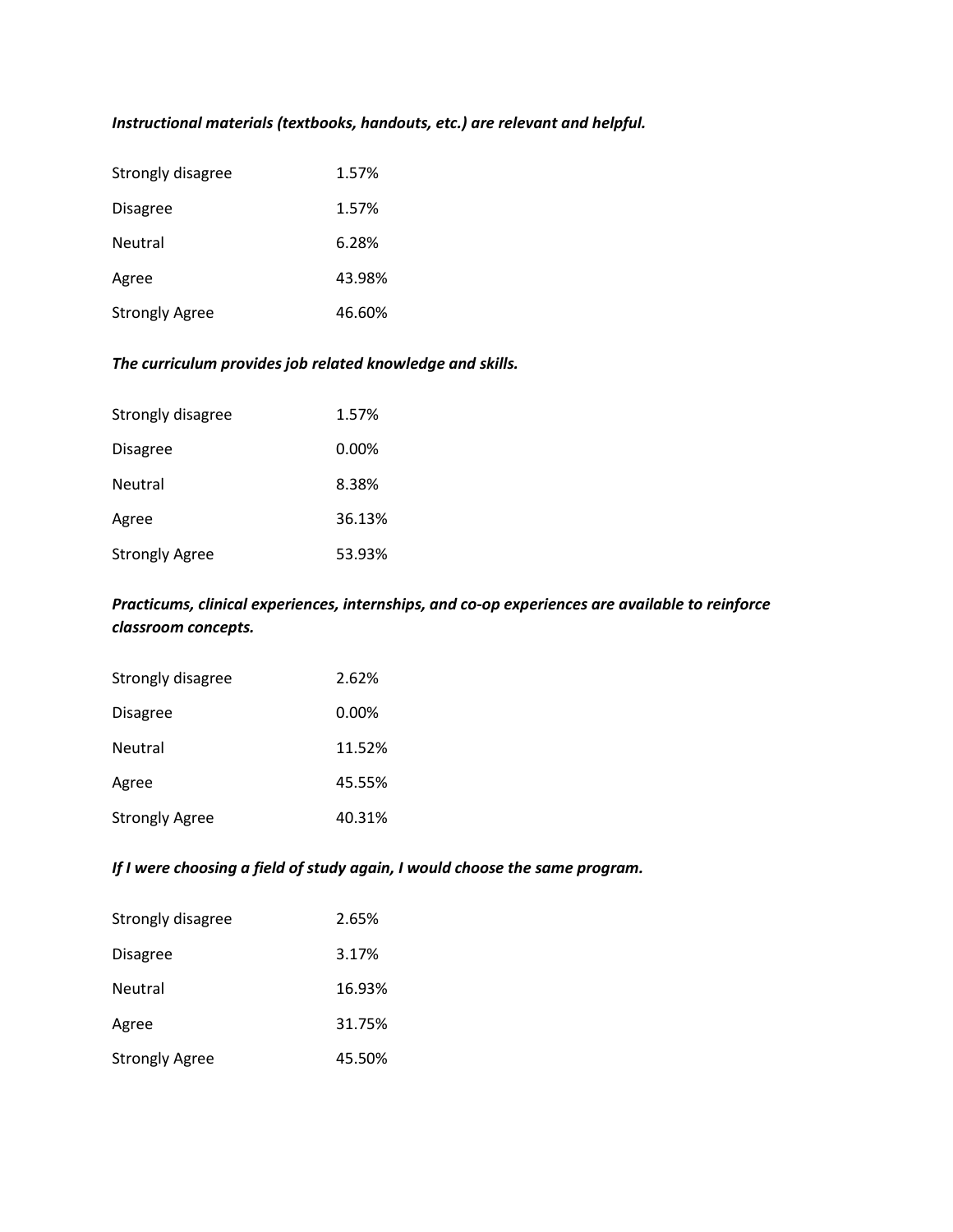# **Quality of School Services**

# *Admission process*

| Poor        | 3.16%  |
|-------------|--------|
| Fair        | 5.79%  |
| Good        | 33.16% |
| Excellent   | 39.47% |
| Did Not Use | 18.42% |

#### *Counseling services*

| Poor        | 4.19%  |
|-------------|--------|
| Fair        | 3.14%  |
| Good        | 26.18% |
| Excellent   | 28.80% |
| Did Not Use | 37.70% |

# *Services for students with disabilities*

| Poor        | 1.57%  |
|-------------|--------|
| Fair        | 2.09%  |
| Good        | 20.42% |
| Excellent   | 22.51% |
| Did Not Use | 53.40% |

#### *Financial aid services*

| Poor        | 5.24%  |
|-------------|--------|
| Fair        | 4.19%  |
| Good        | 25.65% |
| Excellent   | 30.37% |
| Did Not Use | 34.55% |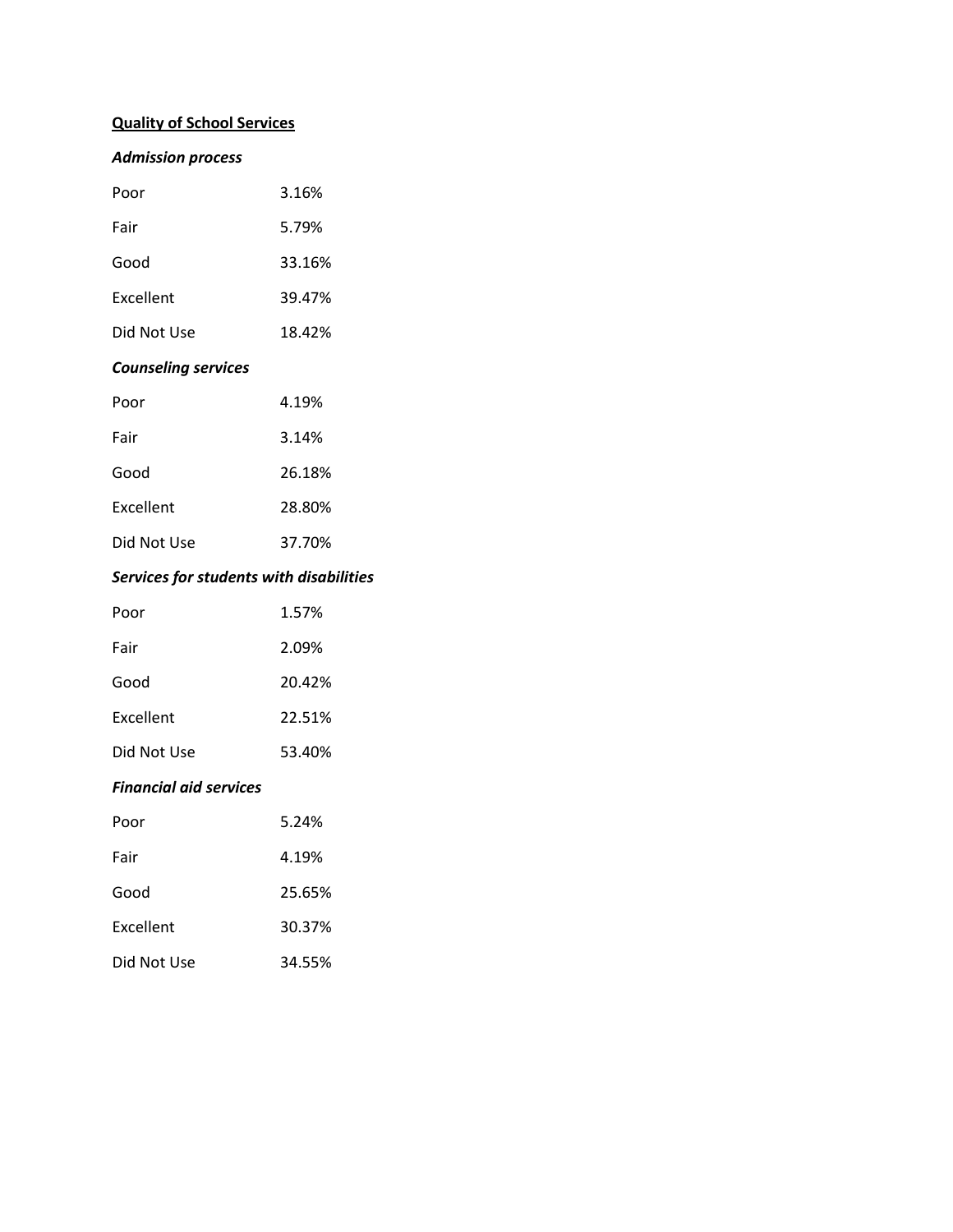#### *Media services*

| Poor                       | 2.62%  |
|----------------------------|--------|
| Fair                       | 4.71%  |
| Good                       | 27.75% |
| Excellent                  | 25.65% |
| Did Not Use                | 39.27% |
| Office staff               |        |
| Poor                       | 3.14%  |
| Fair                       | 7.33%  |
| Good                       | 31.94% |
| Excellent                  | 46.60% |
| Did Not Use                | 10.99% |
| <b>Computing resources</b> |        |
|                            |        |

| <b>Testing services</b> |        |
|-------------------------|--------|
| Did Not Use             | 25.65% |
| Excellent               | 32.98% |
| Good                    | 34.03% |
| Fair                    | 5.24%  |
| Poor                    | 2.09%  |

| Poor        | 1.57%  |
|-------------|--------|
| Fair        | 6.81%  |
| Good        | 38.22% |
| Excellent   | 37.70% |
| Did Not Use | 15.71% |